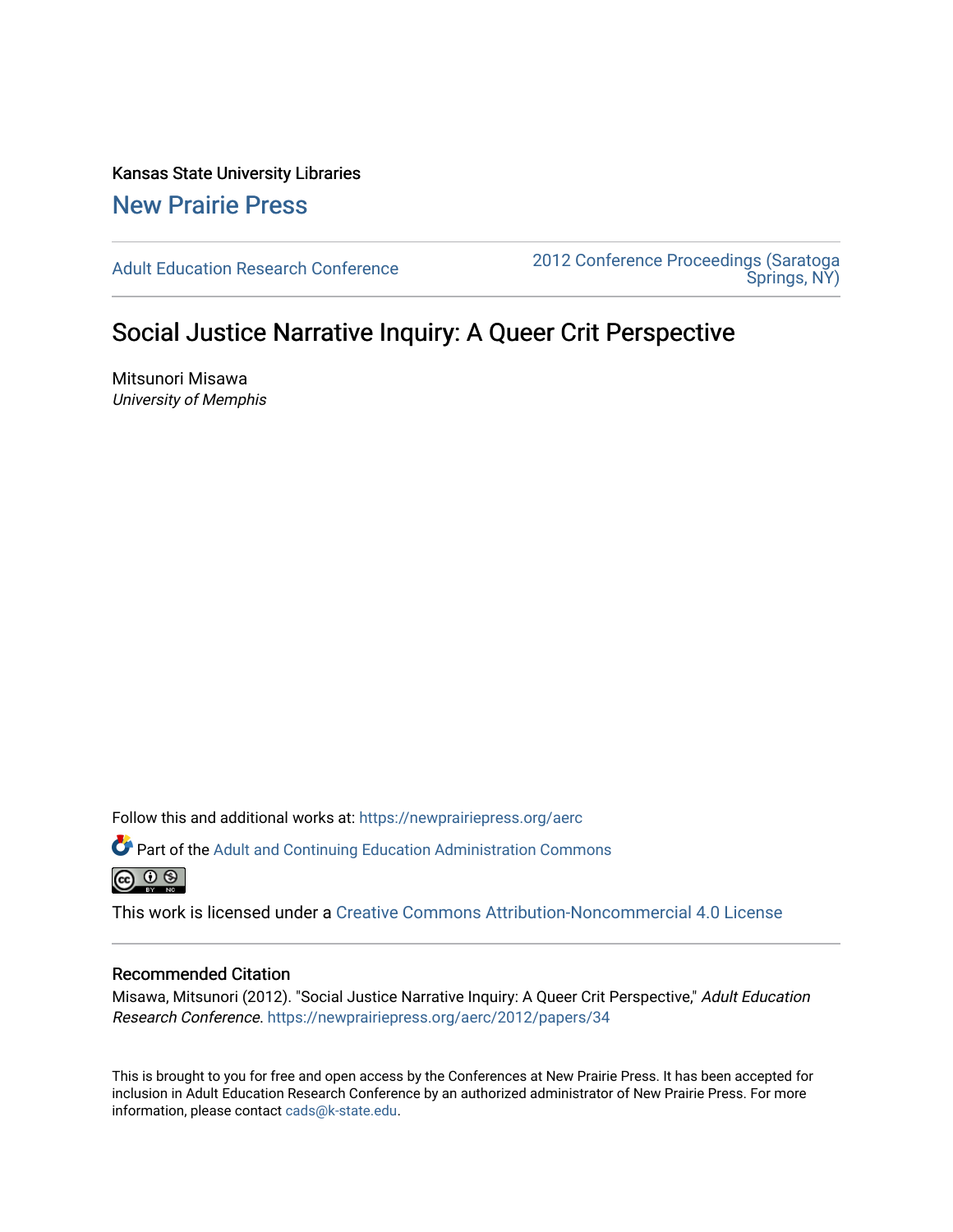## **Social Justice Narrative Inquiry: A Queer Crit Perspective**

Mitsunori Misawa, Ph.D. University of Memphis

Keywords: social justice narrative inquiry, queer crit, intersectionality, racism, homophobia

**Abstract**: Social justice narrative inquiry is an important research methodology in social justice research, especially for when examining the intersectionality of race and sexual orientation. This paper intends to: 1) conceptualize how social justice narrative inquiry contributes to knowledge production in the field of adult education in terms of positionality and its influence on the web of power dynamics; 2) theorize social justice narrative inquiries for social justice education and social justice research; and 3) demonstrate how a queer crit perspective (a queer perspective under Critical Race Theory) can be used in social justice narrative inquiry.

Narratives and stories are pivotal elements in our everyday lives. We tell some sorts of narratives and stories each day in various settings (Riessman, 2008). For example, we use narratives and stories to express our ideas to people around us. We also use narratives and stories to conceptualize our own daily experiences in terms of our positionalities (Johnson-Bailey, 2004), and we also use our narratives to develop connection with the other people. Narratives and stories confront us daily and are interspersed through society; however, not all of us realize our own usage of narratives and stories.

Our narratives and stories contain important parts of our life histories because we locate ourselves in a narrative environment (Gubrium & Holstein, 2009). The narrative environment contains various parts of our lives and "may be as informal as the sequential context of a casual conversation or as formal as a court hearing" (Gubrium & Holstein, 2009, p. 123). In addition, Gubrium and Holstein (2009) stated, "Regardless of the setting, if the work of story construction deals with the *how*s of narrative reality, its environments offer preferences that propose the *what*s of the matter"  $(p. 123)$ .

Because we find ourselves in a narrative environment as Gubrium and Holstein (2009) described it, narratives and stories appear to be important elements in our daily lives. Recognized historically, narratives have been used in passing on traditions from one generation to another (Pinnergar & Daynes, 2007). For example, there are many unique folklores and oral histories in different cultures (Connelly & Clandinin, 1990; Polkinghorne, 2007). Folklore and oral histories implicitly or explicitly symbolize and present historical events that happened in a specific unit of society and depict local voices about the local culture.

While not folklore or oral history, narratives and stories are also used in contemporary education (Connelly & Clandinin, 1990, Johnson-Bailey, 2004). Stories are used in educational settings as a pedagogical tool, such as for icebreaking activities, discussions, and introductory activities because we know that our learners have something to tell us in terms of their life experiences that relate to what we are teaching and because we know that stories attract people's attention and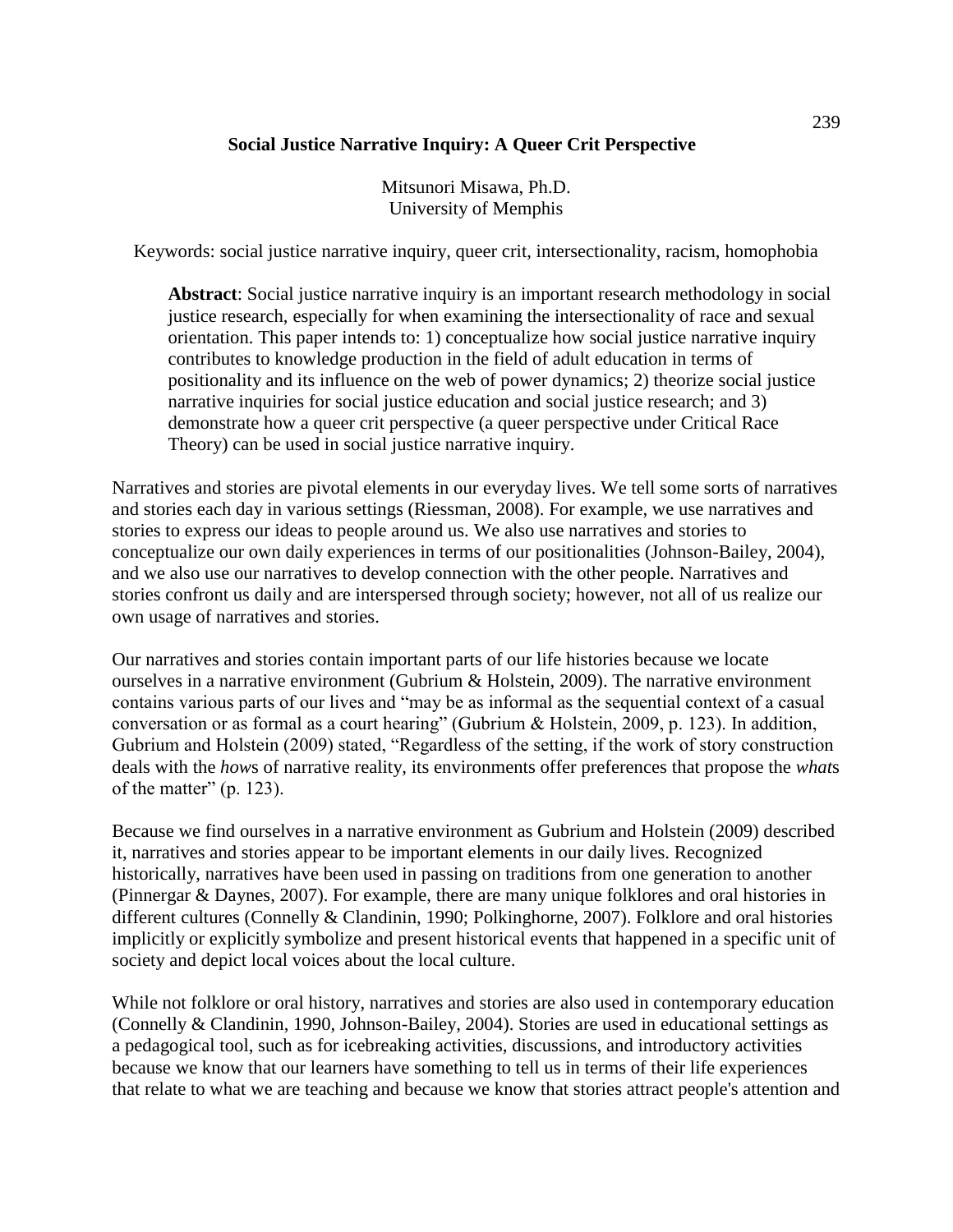allow groups to make a connection to each other in the group (Apps, 1991; Brookfield, 2006). In educational practice, we narrate our stories of our life experiences with others. Educators also use stories to describe concepts and theories in formal educational settings and to establish connections between themselves and their students in formal, informal, and nonformal educational settings. In that sense, educators in higher and adult education tend to use narratives and stories to develop learning environments that are welcoming and inclusive for their learners.

### **Social Justice Narratives and Narrative Learning**

Narratives and stories are utilized in our everyday practice as educators. For instance, we promote reciprocal learning and experiential learning using a narrative approach (Johnson-Bailey, 2004; Merriam, Caffarella, & Baumgartner, 2007). We implicitly and explicitly use narratives and stories to communicate our course materials with our students. And in adult education classrooms in higher education, we often tell our life stories to help our students connect with the content we deliver. Stories that are told by us are thus utilized by our students as learning materials.

Rossiter (1999) talked about how a narrative approach could be applied to adult education. For instance, she focused on adult development and stated that "a narrative approach to development looks at the stories nature of development and considers story as metaphor for human life" (p. 59). Furthermore, Rossiter describes the narrative approach as:

a way of thinking about human development draws from the intellectual traditions of various disciplines include literary theory, cognitive psychology, theology, and philosophy. The application of narrative to matters of development and learning is an emerging, evolving area of inquiry, and thus, a rich variety of views are under discussion. (1999, p. 59)

Rossiter (1999) provided five perspectives in the narrative approach to development: a) Narrative knowing is based on constructivism; b) The narrative is a central structure in human meaning making; c) Temporality and narratives are integrally related; d) The narrative is historical; and d) Individual and cultural narratives are interrelated (p. 59). In sum, according to Rossiter (1999), the utilization of the narrative approach nourishes adult development because it is a ubiquitous and holistic approach to examining adulthood in society.

Narratives and stories are also utilized in contemporary higher and adult education as andragogical and pedagogical tools for teaching and learning. Johnson-Bailey (2004) spoke about how narratives could be utilized in both educational and research settings. She discussed that it is important to understand the power dynamics between a narrator and listener when narratives are utilized. For example, in a social justice research context using narrative inquiry, researchers should understand the power dynamics whether they are insiders or outsiders during their research (Johnson-Bailey, 2004).

## **Social Justice Narrative Inquiries**

Narrative inquiry has also been utilized in social sciences research to collect stories that relate to people's experiences in society. With narrative inquiry, stories are major source of data for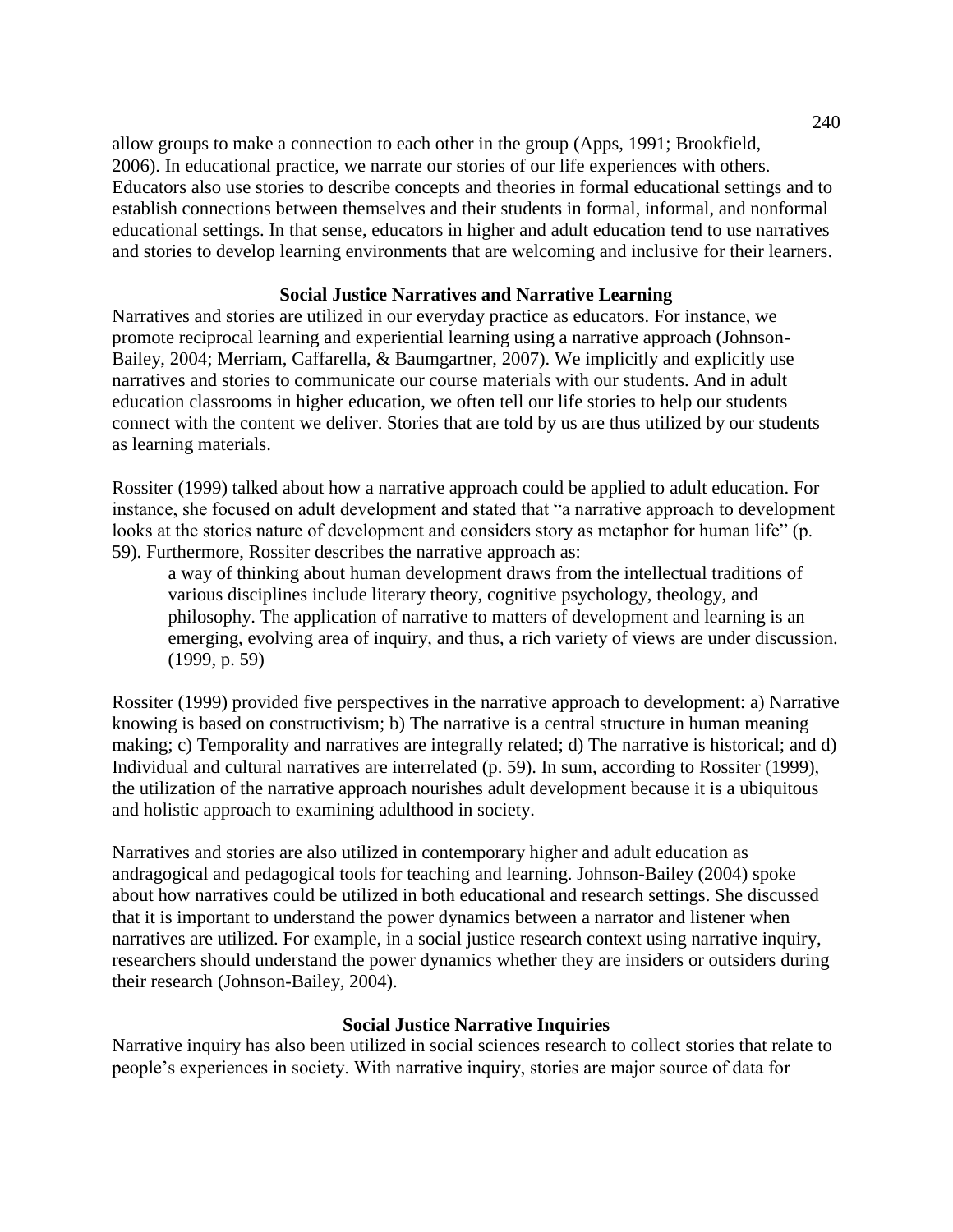researchers' studying a particular populations' experiences (Clandinin & Rosiek, 2007). Chase (2011) described the narrative as:

a distinct form of discourse: as meaning making through the shaping or ordering of experience, a way of understanding one's own or others' actions, of organizing events and objects into a meaningful whole, of connecting and seeing the consequences of action and events over time. (p. 421)

Chase (2005, 2011) also stated that narrative inquires in the field of qualitative research have a close relationship with social justice studies and continue to be a part of social justice.

Johnson-Bailey, Baumgartner, and Bowles (2010) stated that "social justice seems confined to either theoretical discussions of social justice or descriptions of adult education programs that use social justice as one of their guiding principles" (p. 339). Social justice emphasizes equality, and it focuses on one's voice (usually a voice from a marginalized population) and pursues social equality (Johnson-Bailey, Baumgartner, & Bowles, 2010). Although there are billions of stories that are told by people each day, those stories are often heard only by small parts of the population. Usually, privileged voices and their grand narratives, created by majorities, are the ones that are most frequently heard (Flowers, 2010). However, though they may be lost to the majority of people, there are many narratives that are being told by minorities and populations which are underprivileged due to their race, gender, and sexual orientation.

Unheard voices created by minorities such as People of Color and gay, lesbian, bi, transgendered, and queer (GLBTQ) people are most of the time discarded or dismissed by the society at large (Misawa, 2007). "How can their unheard narratives be heard?" is an important and critical question to ask in adult education when people talk about issues of social justice because in adult education, "adult educators must seek and include disparate and marginalized voices, including the stories, contributions, and histories of the 'others' who often are omitted from our texts" (Johnson-Bailey, Baumgartner, & Bowles, 2010, p. 340).

## **Critical Race Theory**

Critical Race Theory assumes that racism is a normal aspect of our life in the American society and argues that race matters for all race whether White or non-White. Critical Race Theory emerged from that and was developed through critical legal studies in the late 1970s (Delgado & Stefancic, 2001; Lawrence, Matsuda, Delgado, & Crenshaw, 1993; Misawa, 2010). According to Lawrence, Matsuda, Delgado, and Crenshaw (1993), there are six elements to Critical Race Theory.

- 1. Critical Race Theory recognizes that racism is endemic to American life;
- 2. Critical Race Theory expresses skepticism toward dominant legal claims of neutrality, objectivity, color blindness, and meritocracy;
- 3. Critical Race Theory challenges ahistoricism and insists on a contextual/historical analysis of the law;
- 4. Critical Race Theory insists on recognition of the experiential knowledge of people of color and [their] communities of origin in analyzing law and society;
- 5. Critical race theory is interdisciplinary and eclectic; and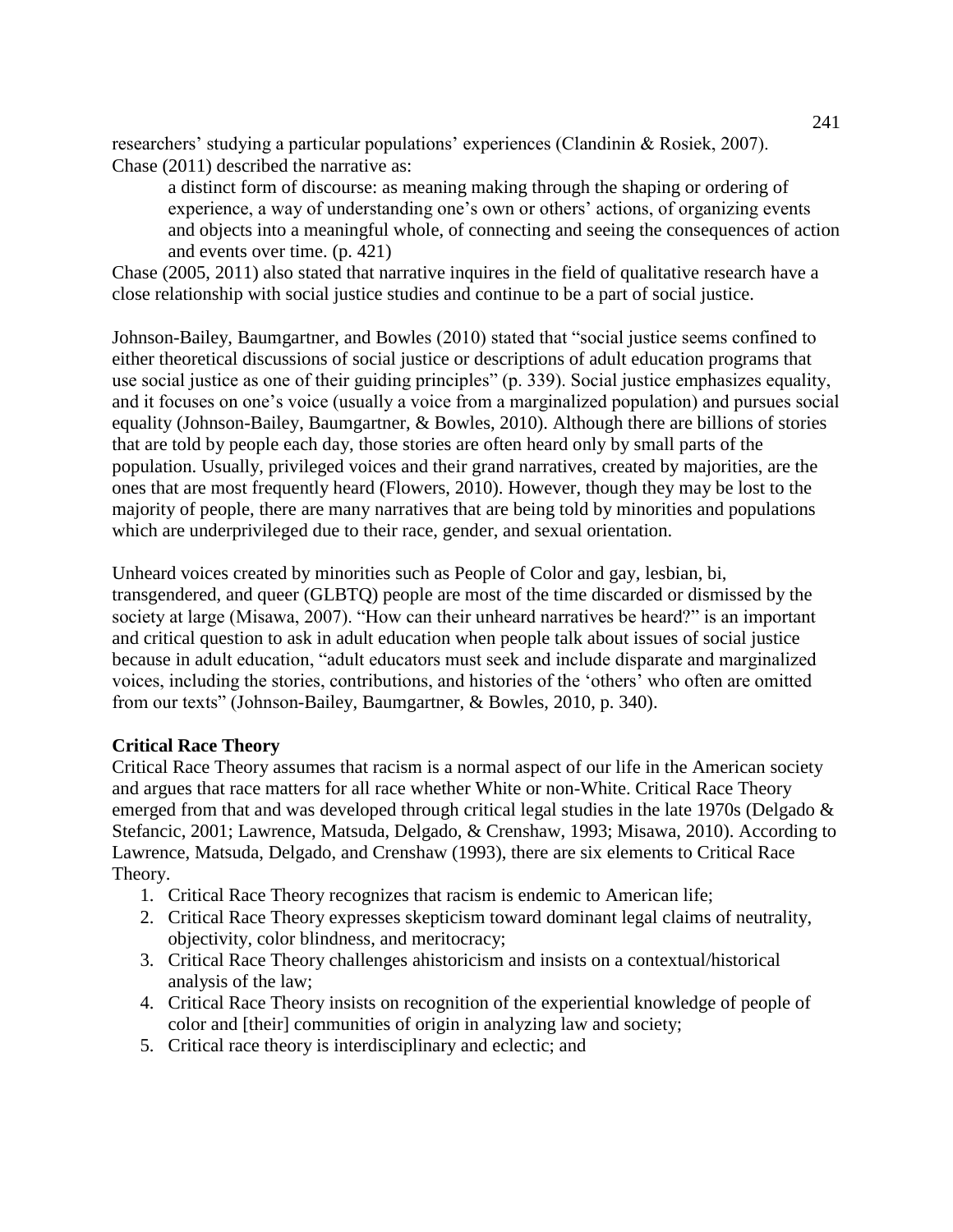6. Critical Race Theory works toward the end of eliminating racial oppression as part of the broader goal of ending all forms of oppression. (Lawrence, Matsuda, Delgado, & Crenshaw, 1993, p. 6)

Critical Race Theory has been both emancipatory and critical of education for People of Color since its establishment. In the early years, Critical Race Theory stayed within the field of critical legal studies, but it gained a lot of attention by scholars of color in later years, particularly the work by Ladson-Billings and Tate (1995) where they introduced it to education.

Ladson-Billings (1998, 2000, 2003) herself talked about how Critical Race Theory applies to education and social science qualitative research. She emphasized that education should consider the students, curriculum, and environments with regard to race and that those aspects ought to be analyzed critically. Critical Race Theory provides an opportunity for researchers to conduct research which is centered upon race to produce new perspectives for academia where such perspectives have been neglected even though knowledge, perspectives, and scholarship of People of Color have existed there for a long time. Critical Race Theory gives researchers an opportunity to disseminate their knowledge about unheard and marginalized voices obtained from non-White racial populations (Ladson-Billings, 2000).

### **Queer Crit**

A queer crit perspective can be considered a micro-theoretical perspective of Critical Race Theory (Crotty, 1998; Ladson-Billings, 2000) that contains social justice components for race and sexual orientation (Misawa, 2010). A queer crit perspective emerged from critical legal scholars who were not only interested in racial perspectives in social justice but also in racial justice for sexual minorities (Delgado & Stefancic, 2001; Misawa, 2010; Valdes, 1995). In other words, a queer crit perspective was born from Critical Race Theory to pursue human rights and social justice for People of Color who are sexual minorities by focusing on the intersectionality of race and sexual orientation.

There are six components in the queer crit perspective: 1) the centrality of the intersection of race and racism with sexual orientation and homophobia; 2) the challenge to mainstream ideologies; 3) confrontations with ahistoricism; 4) the centrality of experiential knowledge; 5) multidisciplinary aspects; and 6) the social justice perspective (Misawa, 2010, pp. 192-195). These six components of the queer crit perspective could be utilized in educational settings to help educators and practitioners in adult, higher and continuing education foster diversity among students and create inclusive learning environments where race and sexual orientation are equally appreciated along with other sociocultural identities (Misawa, 2010).

#### **Social Justice Narrative Inquiry: A Queer Crit Perspective**

When researchers try to practice and implement social justice regarding the intersection of race and sexual orientation, it is important to address a queer crit perspective in their research methodologies. According to Crotty (1998), a methodology is a plan of actions and implementations for a research project. It is important for researchers to understand what epistemological orientation they are using to guide the theoretical perspectives in their research,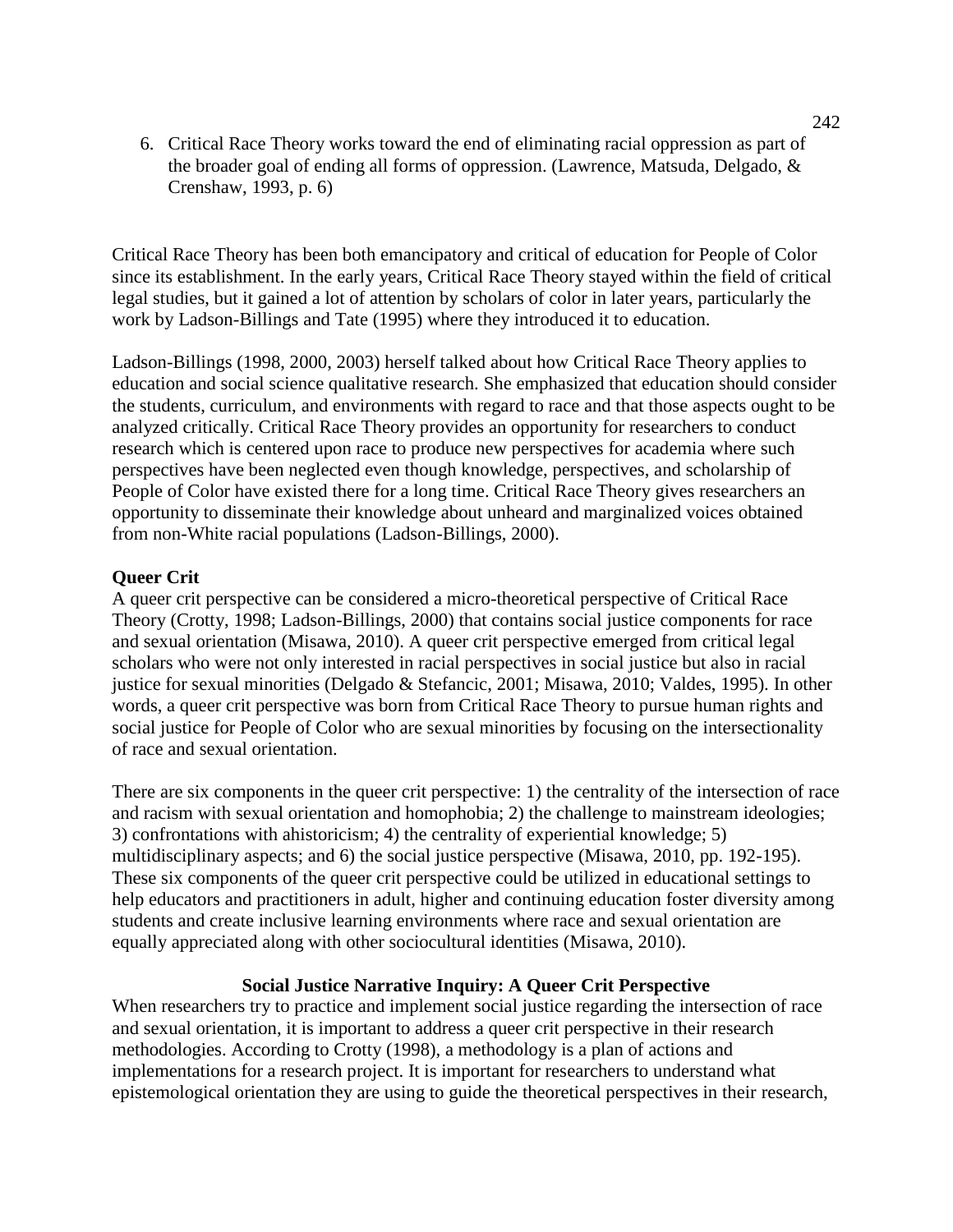what types of research plans they can come up with from the theoretical perspectives, and how they can pursue the research data by various data collection strategies.

Researchers who pursue social justice through their research in qualitative research, particularly narrative inquiry need a deep understanding of how narratives are treated in their research. Chase  $(2011)$  stated, "Narrative researchers highlight what we can learn about anything—by maintaining a focus on narrated lives"  $(p. 421)$ . When scholars conduct narrative research on the intersection of the racial and sexual justice using a queer crit perspective, they need to know what considerations they will need to take into account when dealing with such an intersection. Social justice narrative inquiries in particular need to take into account the six components of the queer crit perspective as listed above.

The first component of the queer crit perspective, *the centrality of the intersection of race and racism with sexual orientation and homophobia,* focuses on the controversial sociocultural identities such as race and sexual orientation (Misawa, 2007). There, the voices of the sexual minorities of color becomes important and can be used to address the intersectionality of race and sexual orientation. Collected narratives of sexual minorities of color could present how they deal with their experiences of racism and heterosexism or homophobia and illustrate how race and sexual orientation are intertwined in their lives (Misawa, 2010). Such narratives of the experiences sexual minorities of color become significant when a queer crit researcher explores and investigates intersectionality because such narratives can show the complicated nature of the intersection of race and sexual orientation in society. For example, the narratives might focus on how race and sexual orientation influence the daily lives of a person in school or at a workplace. The role of the queer crit researcher is then to clearly depict his or her research participants' experiences vividly to give them a voice. So, a queer crit perspective in social justice narrative inquiry provides researchers with a data analysis method and a way to look into intersectionality.

The second component of the queer crit perspective, *the challenge to mainstream ideologies,* addresses how the intersection of race and sexual orientation confronts the conventional cultural and traditional thoughts of the non-White and/or heterosexuals about race and sexual orientation in the United States. In an educational setting, for instance, the queer crit perspective provides an opportunity for a queer crit researcher to examine how instructions, curriculum, and programs have traditionally included little more than the perspectives of the White male heterosexuals (Misawa, 2010). In order to challenge such a normality that is imposed by majorities, it is important for a queer crit researcher to deconstruct the underlying ideology. In such a case, narratives of the sexual minorities of color would become important data sources and provide the researcher with first hand experiences of the intersectionality of race and sexual orientation on which to challenge the conventional ideology on its treatment of race and sexual orientation.

The third component of the queer crit perspective in social justice narrative inquiry is *the confrontation with ahistoricim.* It examines how the grand narratives have been constructed and disseminated through culture, media, and education. The social justice narrative inquiry examines the reasons why some narratives have not been heard as grand narratives. One of the important considerations in the queer crit perspective is that researchers need to be able to understand historical and contextual backgrounds of sexual minorities of color so that they can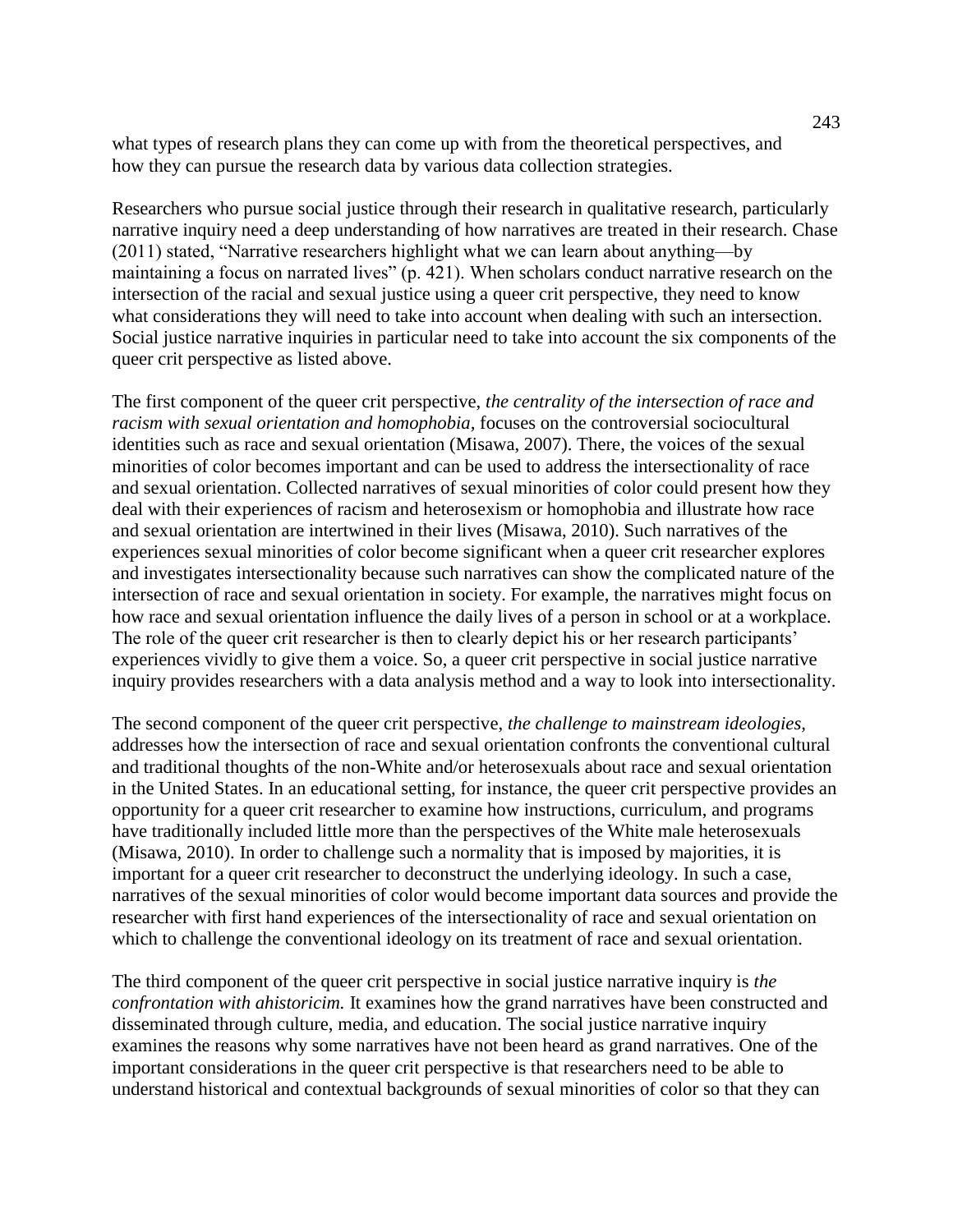fight against racism and homophobia or heterosexism. So, the social justice narrative inquiry from a queer crit perspective provides an opportunity to discuss how sexual minorities of color are treated in U.S. society while creating a space from which to examine how traditional notions of race and sexual orientation have sustained their pervasive dominant position.

The fourth component of the queer crit perspective in social justice narrative inquiry is *the centrality of experiential knowledge from narratives*. In narrative inquiry, life histories and stories from the participants are important (Chase, 2011). The same concept applies to queer crit social justice narrative inquiry because it seeks to value the life experiences of LGBTQ people of color. All collected narratives from sexual minorities of color will be based on their experiences, including their experiential knowledge. Personal narratives are generally utilized as the main sources of data for narrative inquiries containing extensive experiential knowledge and subjective knowledge belonging to the participants (Polkinghorne, 2007). In the same way, it is important for the queer crit social justice narrative researcher to obtain the experiential knowledge of the LGBTQ of color in their narrative inquiry.

The fifth component of the queer crit social justice narrative inquiry, *multidisciplinary aspects,* requires multiple voices from marginalized populations in different academic fields. Social justice narrative inquiry seeks a variety of narratives from diverse fields in academia, workplaces, and communities that will allow researchers to unify stories from sexual minorities of color. A narrative from a sexual minority of color itself will not typically have strong visibility already because it will usually have gone unheard by the majority of the society. However, collective narratives from sexual minorities can help make these individual voices be heard. Social justice narrative inquiry gathers unheard individual voices and forms them into an empowered collective voice to broadcast to society.

The sixth component of queer crit social justice narrative inquiry is *the social justice perspective.* Critical Race Theory strives to eliminate racial oppression as part of its broader goal of ending all forms of oppression (Delgado & Stefancic, 2001). A queer crit perspective in social justice narrative inquiry would also focus on combating social injustice based on race and sexual orientation. In particular, it would seek social justice for people who have multiple minority perspectives in their identities and positionalities (Misawa, 2010). Therefore, this component is one of the ultimate and significant parts of the queer crit social justice narrative inquiry. It integrates all of the components of queer crit in social justice narrative inquiry to pursue social justice for sexual minorities of color.

**Implications for Social Justice Narrative Inquiry in Higher and Adult Education** Each person creates his or her own narratives throughout his or her life. Higher and adult education strives to promote social justice and diversity by developing and offering academic programs and community-based educational opportunities for diverse populations, and by creating inclusive environments for both educators and students to ensure optimal educational experiences (Johnson-Bailey, Baumgartner, & Bowels, 2010). Social justice practice, in turn, often requires collaborations that make use of various narratives from diverse people (Chase, 2011). Those narratives can in turn be shaped into a source of power in the pursuit of social justice for minorities and the underprivileged in higher and adult education classrooms.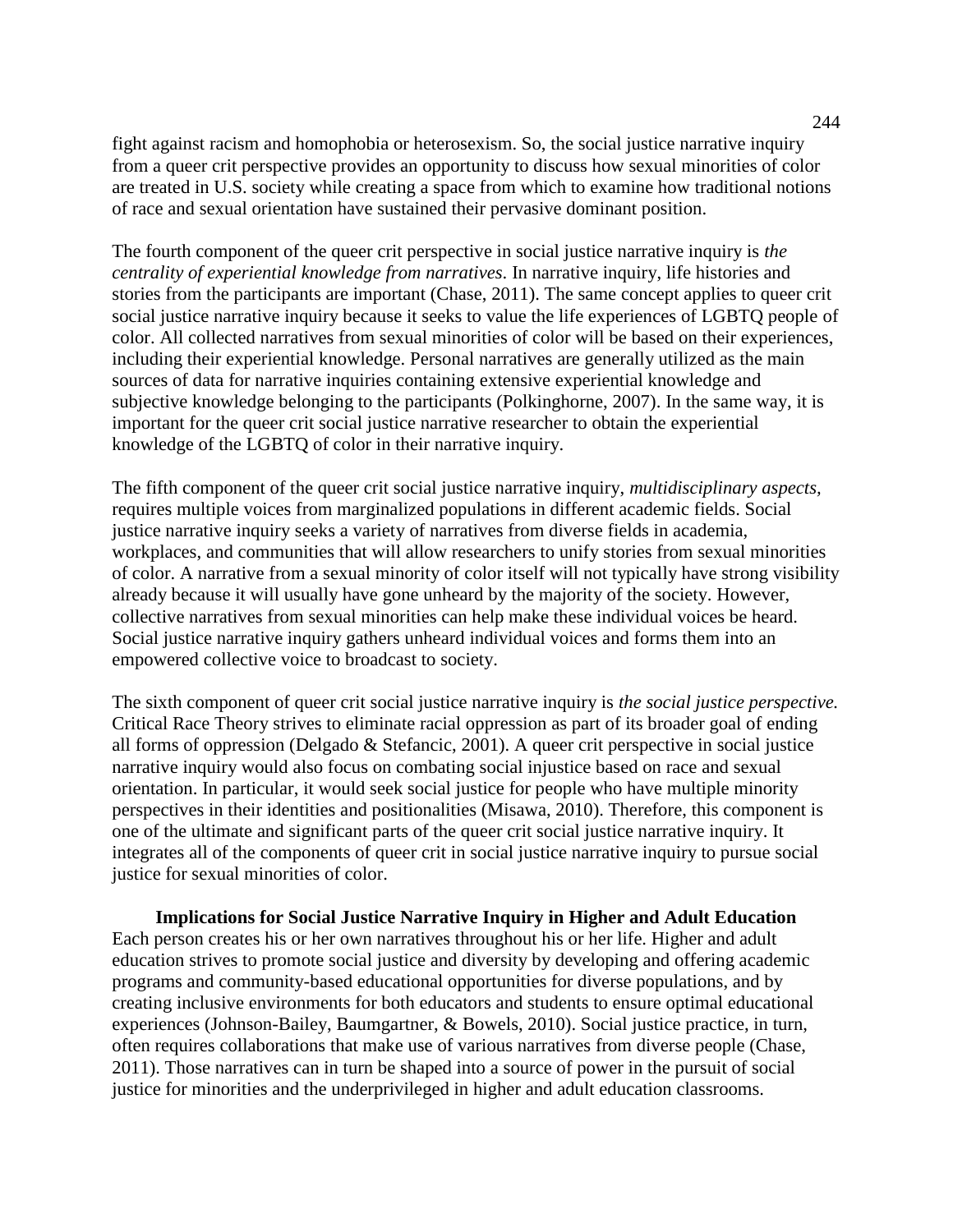Social justice narrative inquiry provides us with opportunities to examine both individual and collective voices of certain populations (e.g., gay male faculty of color) so that scholars are able to connect their practices with social justice research. This form of narrative inquiry is one of the methods we can use to understand differences among people and to allow us to practice social justice. It also gives us the possibility of being able to reduce and eliminate bullying from our society. Scholars and researchers in higher and adult education stand to benefit from it along with educators and learners as they seek to collect the narratives of marginalized populations and practice social justice narrative inquiry.

#### **References**

- Apps, J. W. (1991). *Mastering the teaching of adults.* Malabar, FL: Krieger Publishing Company.
- Brookfield, S. D. (2006). *The skillful teacher: On technique, trust, and responsiveness in the classroom* (2nd ed.). San Francisco: Jossey-Bass.
- Chase, S. E. (2005). Narrative inquiry: Multiple lenses, approaches, voices. In N. K. Denzin & Y. S. Lincoln (Eds.), *The SAGE handbook of qualitative research* (3rd ed., pp. 651-679). Thousand Oaks, CA: SAGE Publications.
- Chase, S. E. (2011). Narrative inquiry: Still a field in the making. In N. K. Denzin & Y. S. Lincoln (Eds.), *The SAGE handbook of qualitative research* (4th ed., pp. 421-434). Los Angeles: SAGE Publications.
- Clandinin, D. J., & Rosiek, J. (2007). Mapping a landscape of narrative inquiry: Borderland spaces and tensions. In D. J. Clandinin (Ed.), Handbook of narrative inquiry: Mapping a methodology (pp. 35-75). Thousand Oaks: CA: SAGE Publications.
- Connelly, F. M., & Clandinin, D. J. (1990). Stories of experience and narrative inquiry. *Educational Researcher, 19*(5), 2-14.
- Crotty, M. (1998). *The foundations of social research: Meaning and perspective in the research process.* Thousand Oaks, CA: SAGE Publications.
- Delgado, R., & Stefancic, J. (2001). *Critical race theory: An introduction.* New York: New York University Press.
- Flowers, D. A. (2010). Mammies, maids, and mamas: The unspoken language of perceptual and verbal racism. In V. Sheared, J. Johnson-Bailey, S. A. Collin, III., E. Peterson, S. D. Brookfield, & Associates (Eds.), *The handbook of race and adult education: A resource for dialogue on racism* (pp. 271-282). San Francisco: Jossey-Bass.
- Gubrium, J. F., & Holstein, J. A. (2009). *Analyzing narrative reality.* Los Angeles: SAGE Publications.
- Holstein, J. A., & Gubrium, J. F. (Eds.). (2012). *Varieties of narrative analysis.* Los Angeles: SAGE Publications.
- Johnson-Bailey, J. (2004). Enjoying positionality and power in narrative work: Balancing contentious and modulating forces. In K. deMarrais & S. D. Lapan (Eds.), *Foundations for research: Methods of inquiry in education and the social sciences (pp. 123-138).* Mahwah, New Jersey: Lawrence Erlbaum Associates, Inc., Publishers.
- Johnson-Bailey, J., & Cervero, R. M. (1998). Power dynamics in teaching and learning practices: An examination of two adult education classrooms. *International Journal of Lifelong Education, 17*(6), 389-399.